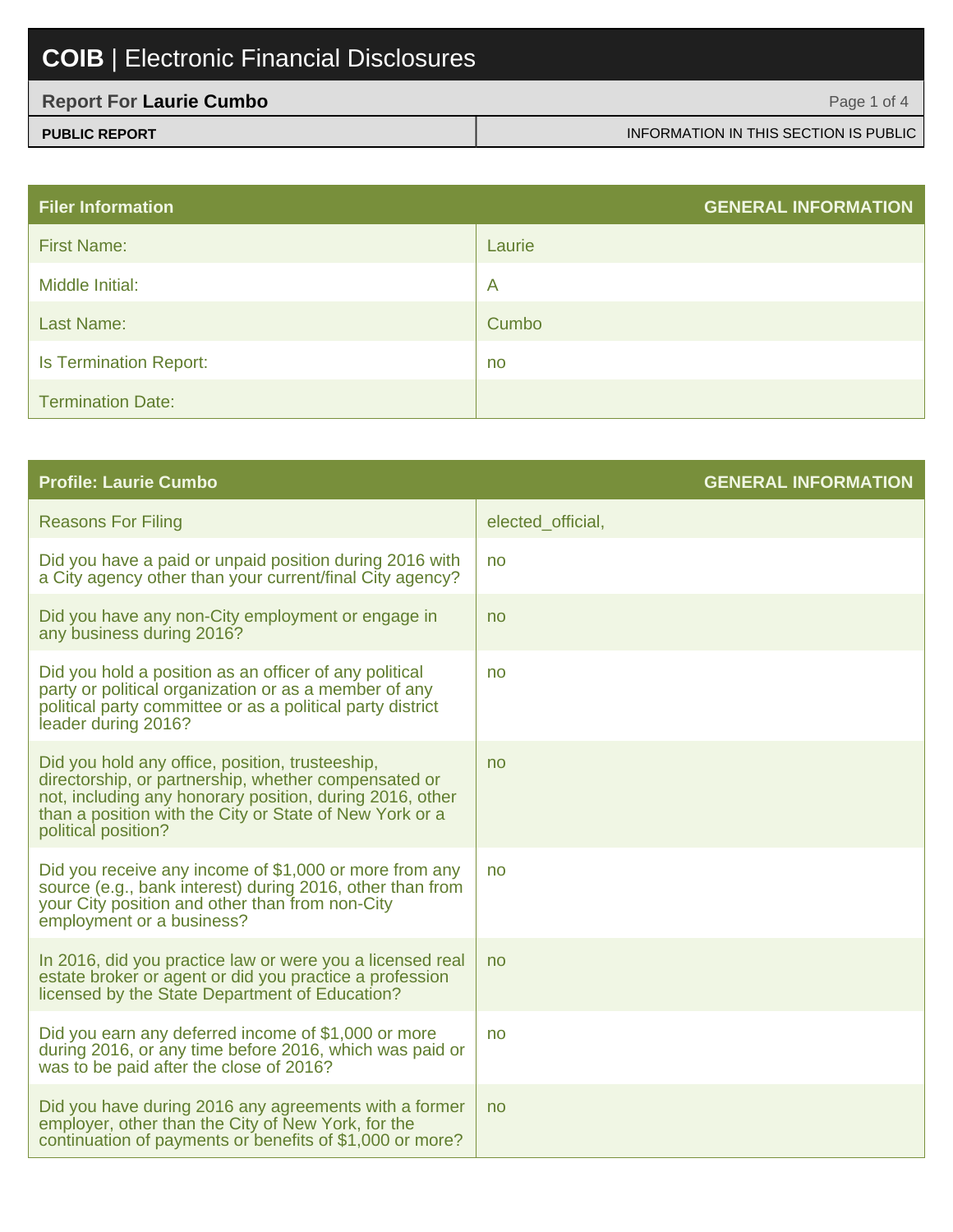#### **Report For Laurie Cumbo**

| <b>PUBLIC REPORT</b> | INFORMATION IN THIS SECTION IS PUBLIC |
|----------------------|---------------------------------------|

Page 2 of 4

| Did any non-governmental entity or person pay for<br>travel- related expenses in an amount of \$1,000 or more<br>during 2016 for activities related to your official duties<br>with the City by either reimbursing you or paying the<br>travel related expenses directly on your behalf?                                                                                                                                    | no  |
|-----------------------------------------------------------------------------------------------------------------------------------------------------------------------------------------------------------------------------------------------------------------------------------------------------------------------------------------------------------------------------------------------------------------------------|-----|
| Did you receive any gift or gifts from the same person,<br>entity or donor or affiliated donors who had business<br>dealings with the city, other than a relative, in the total<br>amount or with a total value of \$50 or more during<br>2016?                                                                                                                                                                             | no  |
| Did you receive any gift or gifts from the same person,<br>entity or donor or affiliated donors who had no business<br>dealings with the City, other than a relative, in the total<br>amount or with a total value of \$1,000 or more during<br>2016?                                                                                                                                                                       | no  |
| Was any loan, note, or account receivable owed to you<br>during 2016 in the amount of \$1,000 or more by anyone<br>other than a relative (i.e., did anyone owe you money)?                                                                                                                                                                                                                                                  | no  |
| Did you owe any entity or person (other than a relative)<br>\$5,000, excluding mortgages on your primary and<br>secondary residences, or more for a period of 90<br>consecutive days during 2016 or on the date you file<br>this report?                                                                                                                                                                                    | no  |
| Did you hold any security at the close of 2016 having a<br>market value of \$1,000 or more?                                                                                                                                                                                                                                                                                                                                 | no  |
| Did you have a vested or contingent interest valued at<br>\$1,000 or more in any real property during 2016, aside<br>from your primary or secondary personal residence<br>(unless your primary or secondary residence is co-<br>owned by someone who is not a relative)?                                                                                                                                                    | no  |
| Did you have an investment of \$1,000 or more during<br>2016 in a business, other than an investment in<br>securities or an interest in real property?                                                                                                                                                                                                                                                                      | no  |
| Did you, or any partnership of which you are a member<br>or any corporation 10% or more of whose stock you<br>own or control, have any interest of \$1,000 or more,<br>excluding bonds and notes, in any contract made or<br>executed by a State or local agency during 2016?                                                                                                                                               | no  |
| Did you hold any trust, estate, or other beneficial<br>interest of \$1,000 or more during 2016, including New<br>York City or New York State deferred compensation<br>plans but excluding membership in New York City or<br>New York State retirement systems, and excluding any<br>interest in a trust, estate, or other beneficial interest<br>established by or for a relative or by or for the estate of<br>a relative? | yes |
|                                                                                                                                                                                                                                                                                                                                                                                                                             |     |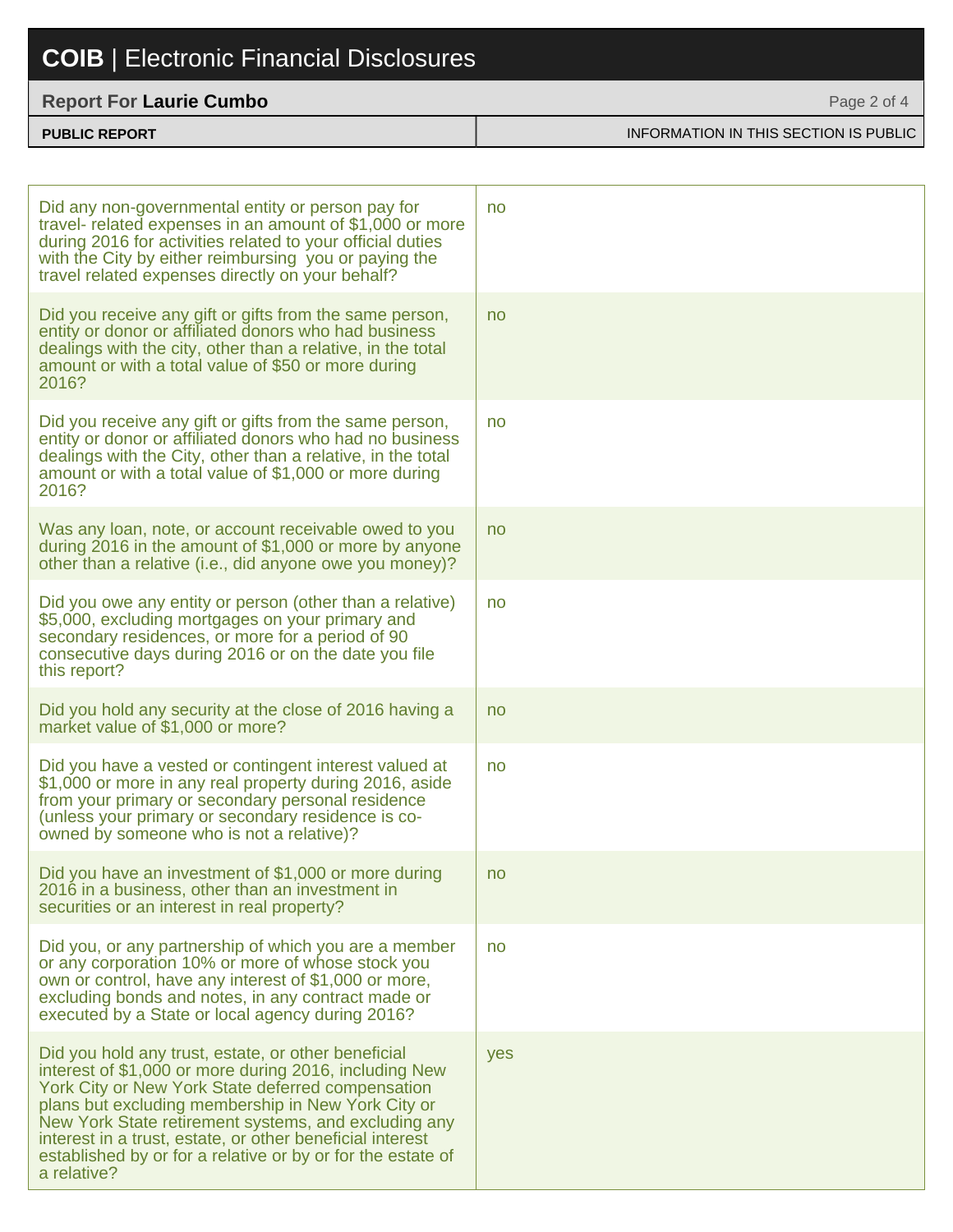#### **Report For Laurie Cumbo**

| <b>Report For Laurie Cumbo</b> | Page 3 of 4                           |
|--------------------------------|---------------------------------------|
| <b>PUBLIC REPORT</b>           | INFORMATION IN THIS SECTION IS PUBLIC |

| Did you assign income of \$1,000 or more to any<br>person, including a relative, during 2016?                                                                                                                        | no |
|----------------------------------------------------------------------------------------------------------------------------------------------------------------------------------------------------------------------|----|
| Did you transfer any interest having a value of \$1,000 or<br>more in a trust, estate, other beneficial interest,<br>securities, or real property to a non-relative for less than<br>fair consideration during 2016? | no |
| Did you have any contract, promise, or agreement<br>during 2016 with any person or entity with respect to<br>your employment after leaving your City office or<br>position?                                          | no |
| Do you have any relative(s) holding a position, whether<br>paid or unpaid, with the City?                                                                                                                            | no |

| <b>Filer's Primary City Position</b> | <b>POSITIONS, INCOME AND REIMBURSEMENTS</b> |
|--------------------------------------|---------------------------------------------|
| <b>CURRENT/FINAL AGENCY</b>          | City Council - 102                          |
| <b>Address Line 1</b>                | 250 Broadway                                |
| <b>Address Line 2</b>                |                                             |
| City                                 | <b>New York</b>                             |
| <b>State</b>                         | <b>NY</b>                                   |
| Zip                                  | 10007                                       |
| <b>Telephone</b>                     | 212.788.7081                                |
| <b>Position Title</b>                | <b>City Council Member</b>                  |
| <b>Nature Of Income</b>              | <b>Annual Salary</b>                        |
| Income                               | \$100,000.00 - \$249,999.99                 |
| <b>Comments</b>                      |                                             |

| <b>List of Elected Positions</b> | <b>POSITIONS, INCOME AND REIMBURSEMENTS</b> |
|----------------------------------|---------------------------------------------|
| Position 1                       | <b>Council Member</b>                       |
| <b>Status</b>                    | <b>Currently in Office</b>                  |
| Borough / County                 | Kings / Brooklyn                            |